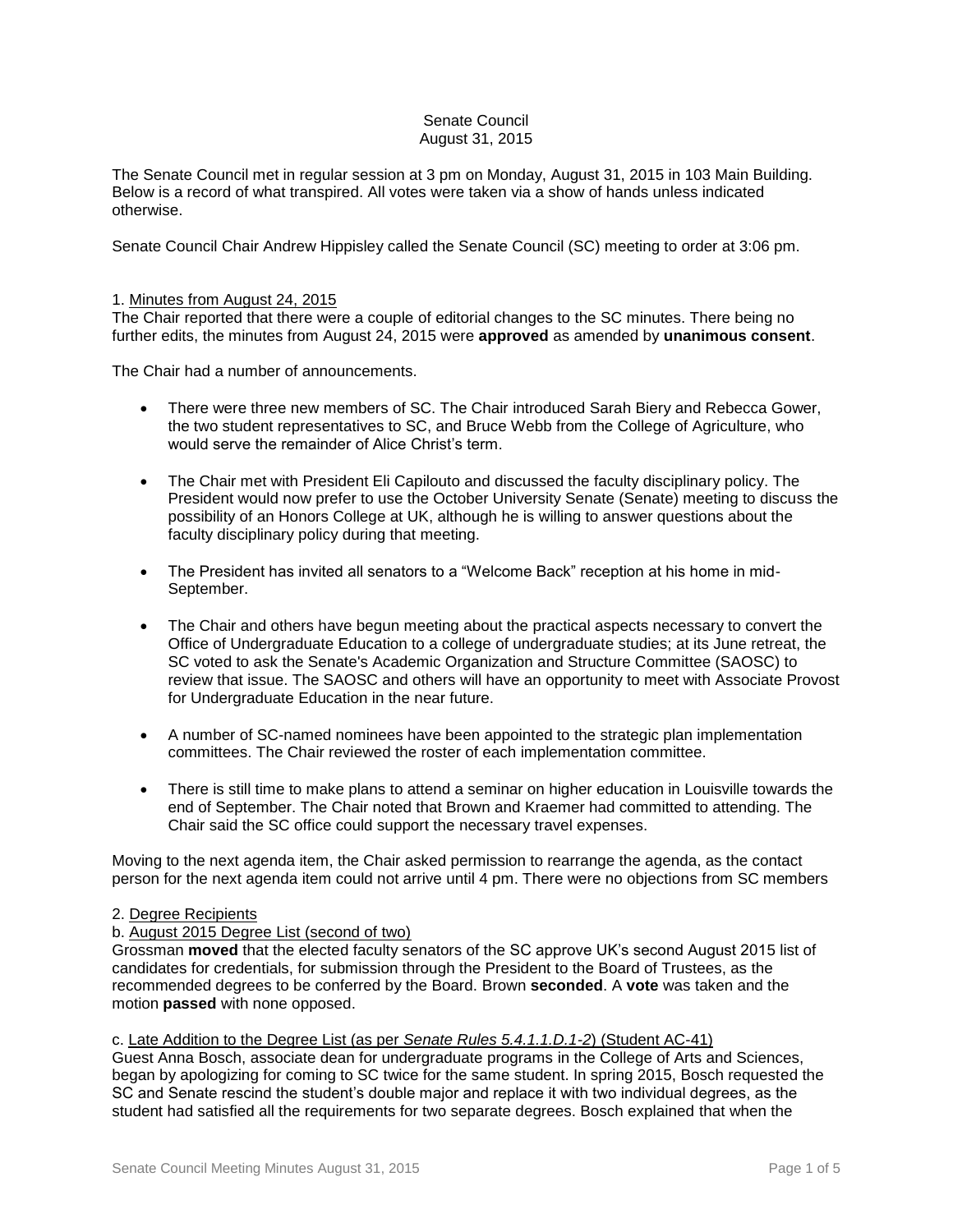College of Arts and Sciences (A&S) made the request of SC in spring 2015, A&S requested the student's date of graduation be December 2014; A&S was under the impression that it could not ask that the student's two degrees be conferred as of May 2014, her original graduation date. Student AC-41 subsequently contacted A&S and specifically asked that her two degrees be conferred as of May 2014. Therefore, Bosch was present to request that student AC-41's two individual degrees be added to the May 2014 degree list and removed from the December 2014 degree list. There were a variety of comments and questions from SC members.

The Chair explained that the motion would be to recommend addition student AC-41's two degrees to the May 2014 degree list and subsequently deleting student AC-41's two degrees from the December 2014 degree list. Grossman **moved** the **motion** and Bailey **seconded**. After additional comments, a **vote** was taken and the motion **passed** with none opposed.

3. Request to Waive *Senate Rules 5.2.4.8.1* ("Common Examinations") for CHE 532-001 McCormick **moved** that the SC waive *Senate Rules 5.2.4.8.1* ("Common Examinations") for CHE 532- 001 and Brown **seconded**. SC members discussed the request and the rationale behind it. When there were no further questions, a **vote** was taken and the motion **passed** with none opposed. The Chair clarified that the waiver was for the fall 2015 semester.

## 4. Changing Times of December Commencements - Proposed Change to *Senate Rules 5.2.4.7* ("Final Examinations")

The Chair invited Guests John Herbst (executive director of the Student Center and chair of the Commencement Committee), Sean Cooper (director of student services), and Drew Crawford (graduate assistant, Commencement logistics) to the table. Herbst explained the request from the Commencement Committee. Attendance at December Commencements has grown substantially – at the December 2014 Commencement ceremony, all the undergraduate seats on the floor were filled and it was standing room only. Up until now the graduate and professional ceremony has begun at 1 pm and the undergraduate ceremony at 6 pm, but there have been concerns about the evening ceremony – families, guests, and students who attend the evening ceremony (and who may also be moving out of their dorms) have to leave the campus area and drive home after dark, and at a time when inclement weather is likely. Herbst said the proposal to SC involves moving the December Commencement from Memorial Coliseum to Rupp Arena and changing the times of the ceremonies for graduate and professional degrees to 10 am and undergraduate degrees to 3 pm. Because of the proposed time change, however, it was possible that some students who wish to participate in the ceremony will have a scheduled final exam in the afternoon, creating a conflict with the December Commencement ceremony. Cooper commented that he and others in the Registrar's office reviewed the course enrollments for seniors and graduate/professional students and the number of students who potentially could be affected was small.

The Chair explained that the request was for a change to *Senate Rules 5.2.4.7* ("Final Examinations") to allow students with a conflict between a final exam time and their Commencement ceremony to reschedule their final exam time by adding the text below<sup>1</sup> as the new third paragraph under "Students" in *SR 5.2.4.7*:

Any student that has a conflict with a University sanctioned commencement ceremony may reschedule their examination with consultation with their class instructor, for another time during the final examination period. The notice to reschedule must be given to the class instructor no later than two weeks prior to the scheduled examination.

Porter **moved** the motion and Brown **seconded**. There were a number of questions for Herbst and the other guests. Those SC members expressing an opinion were sympathetic regarding such conflicts, but believed that academics needed to come first and students whose final exam times conflict with the changed December Commencement times simply would not be able to attend the Commencement ceremony.

l

<sup>1</sup> Underline formatting denotes added text.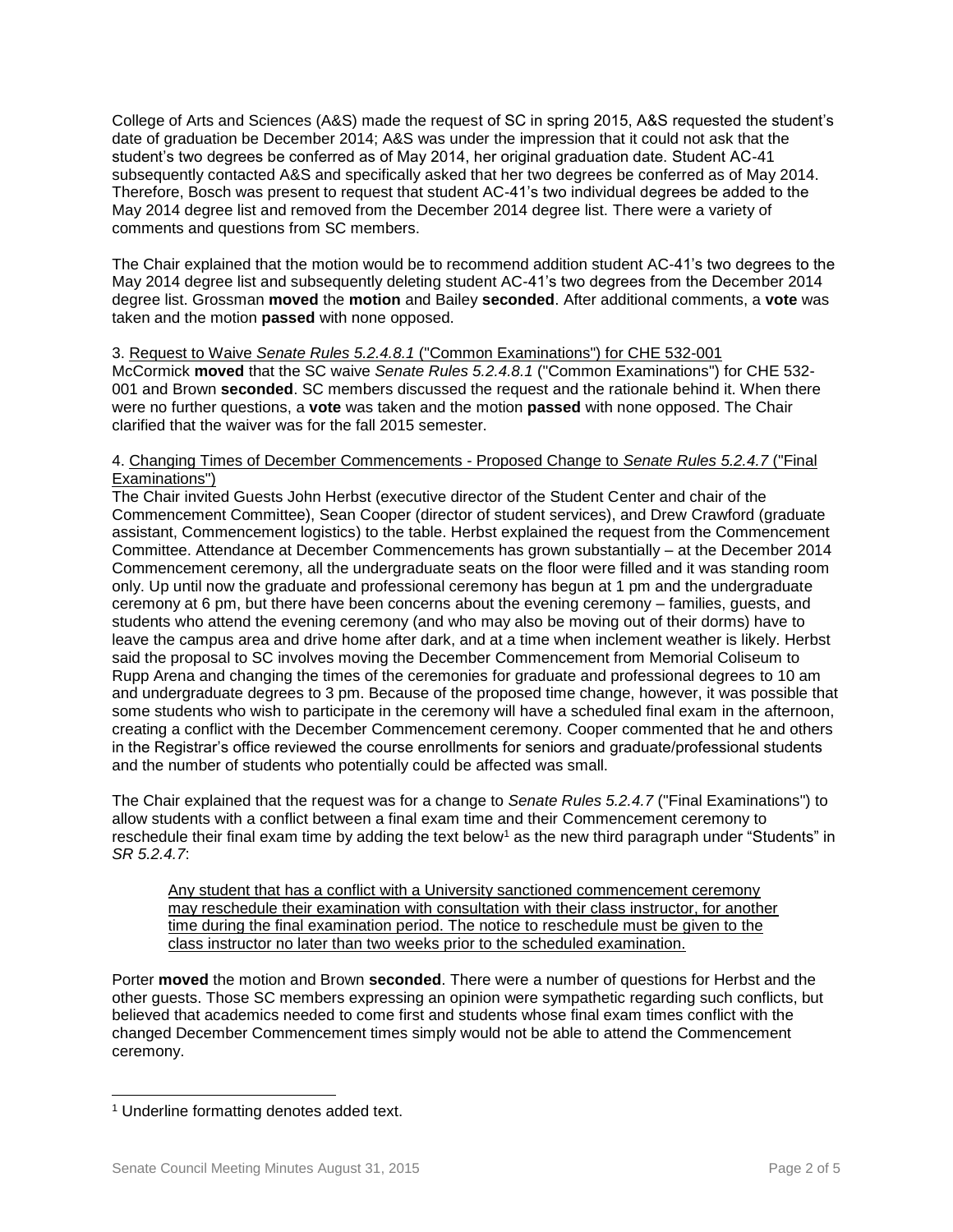# Brown **moved to amend** the motion as noted below.<sup>2</sup>

Any student whose name is on the approved degree list who has a conflict with between a final exam scheduled by the Registrar and a University-sanctioned commencement ceremony may reschedule their final examination for another time agreed to by the Instructor of Record during the final examination period. The notice to reschedule must be given to the class instructor no later than two weeks prior to the scheduled examination.

Webb **seconded**. A **vote** was taken on the amended language and the motion **passed** with one opposed.

There was discussion about putting the request on the Senate agenda for September, but without a recommendation from the SC. Grossman **moved** that the SC send the amended proposal to the Senate without a recommendation and Bailey **seconded**. A **vote** was taken and the motion passed with one opposed.

## 5. Ombud Michael Healy

## a. Report for 2014-2015

The Chair invited Guest Michael Healy, the student ombud, to share his 2014-15 report with SC members and he did so. Healy noted that the numbers of contacts were divided into two groups – issues that were resolved in an hour or so and issues that took well over an hour to address. Healy noted that the vast majority of issues were resolved quickly. .There were a few questions from SC members. Porter **moved** to accept the 2014-15 Ombud's report and Bailey **seconded**. A **vote** was taken and the motion **passed** with none opposed.

### b. Academic Issues for University Senate Consideration

The Chair explained that contrary to the posted tentative agenda for the September Senate meeting, the item on academic issues did not need to be presented to the Senate. Healy explained the two issues. First, regarding absences and the *SR*, the *SR* are clear that if a student has excused absences in excess of one-fifth of class contact hours either the student can withdraw or the instructor can require the student to withdraw. In practice, however, faculty tend to interpret the *SR* in one of two ways – either a student can withdraw/be withdrawn for excused and unexcused absence in excess of one-fifth of contact hours, or if a student has absences exceeding one-fifth of the contact hours the instructor can fail the student. Healy explained that many syllabi are written with one or the other of these two incorrect applications of the *SR*. Although an issue of this type has not yet been the cause of a student's request to appeal a grade, Healy explained that he has extensive communications with faculty about this matter. He noted that one section of the *SR* explicitly says that students shall not be penalized for excused absences, but the one-fifth rule seems to contradict that.

Grossman **moved** to send the issue of the contradiction in *SR 5.2.4.2* regarding excused absences ["A student shall not be penalized for an excused absence…." and "If attendance is required by the class policies…and if a student has excused absences in excess of one-fifth of the class contact hours for that course…the Instructor of Record may require the student to petition for a "W" or take an "I" in the course."] to the Senate's Admissions and Academic Standards Committee (SAASC) for review and McCormick **seconded**. A **vote** was taken and the motion **passed** with none opposed.

Healy then explained that the second issue he was bringing to SC pertained to the standard of evidence required for academic offenses. While the recent policy endorsed by the Senate regarding faculty disciplinary action included a specific standard of "clear and convincing evidence," the *SR* have no standard of evidence for academic offenses. Although Healy was not sure if giving students the same standard of evidence would make any practical difference in cases of academic offense charges, he noted that some cases with major penalties were fairly significant. He wondered if Senate might want to consider having the standard of evidence in academic offense cases mirror the standard of evidence in

l

<sup>&</sup>lt;sup>2</sup> Underline formatting denotes added text and strikethrough denotes deleted text.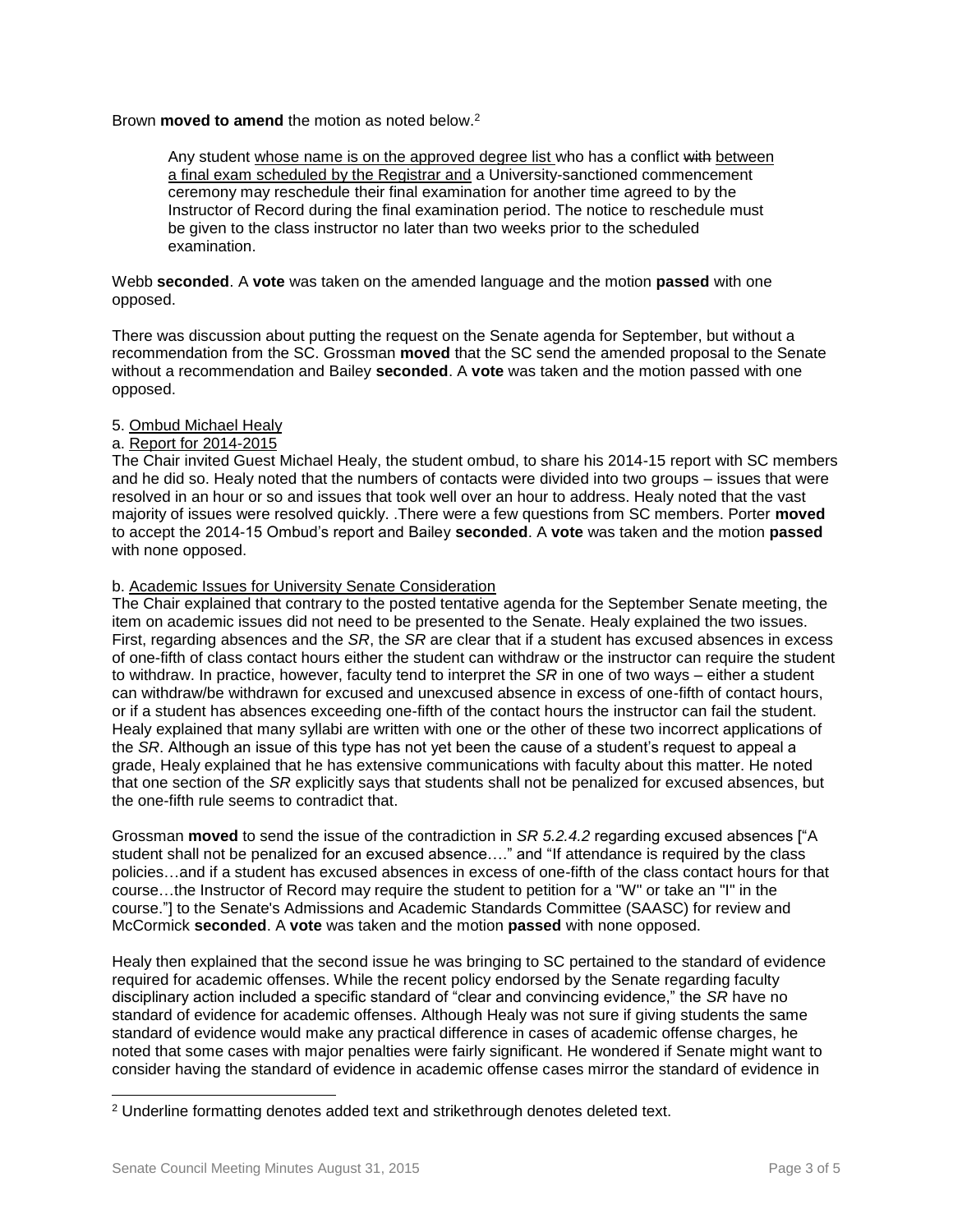faculty disciplinary cases, as a matter of principle. During discussion, it was established that the standard of evidence is whatever the University Appeals Board (UAB) applies. Healy noted that a review of the language in the subsequent section of the *SR* involved a preponderance of evidence for cases arising in colleges with honor codes.

Porter **moved** to send the issue of the standard of evidence in academic offense to the Senate's Admissions and Academic Standards Committee (SAASC) for review and Grossman **seconded**. A **vote** was taken and the motion **passed** with none opposed.

### 6. Tentative Senate Agenda

SC members began discussing the tentative Senate agenda for the September 14 Senate meeting. The Chair noted that agenda item 6b ("Academic Issues for University Senate Consideration") could be removed and there were no objections.

Interim Dean of the Graduate School Susan Carvalho arrived and the Chair suggested returning to the item on honorary degrees. There were no objections.

### 2. Degree Recipients

a. Two Honorary Degree Nominees - Interim Graduate School Dean Susan Carvalho Guest Carvalho, chair of the University Joint Committee on Honorary Degrees (UJCHD), presented the two nominees for honorary degrees, to be conferred at the December 2015 Commencement ceremony. There were a few questions from SC members.

Wilson **moved** that the elected faculty senators of the SC approve the recommendation of an Honorary Doctor of Engineering for honorary degree candidate MC for submission to the University Senate and then through the President to the Board of Trustees, as the recommended honorary degrees to be conferred by the Board of Trustees. Grossman **seconded**. A **vote** was taken and the motion **passed** with none opposed.

Grossman **moved** that the elected faculty senators of the SC approve the recommendation of an Honorary Doctor of Letters for honorary degree candidate NW for submission to the University Senate and then through the President to the Board of Trustees, as the recommended honorary degrees to be conferred by the Board of Trustees. Wilson **seconded**. A **vote** was taken and the motion **passed** with none opposed.

## 6. Tentative Senate Agenda

SC members continued discussing the Senate agenda. Because there was a possibility that SC's agenda item number eight could result in another agenda item for the Senate meeting, the SC opted to review the tentative Senate agenda after the discussion on matters of faculty privilege.

7. Graduation Composition and Communication Requirement Advisory Committee - 2015-16 Activities Guest Ben Withers, associate provost for undergraduate education, offered SC members some background information on the history of the Graduation Composition and Communication Requirement (GCCR) and its associated advisory committee. Withers explained that the two individuals who recently served as co-chairs for the GCCR Advisory Committee were unable to serve in that capacity for 2015-16. Withers had spoken with two faculty members about serving as co-chairs this year and both individuals agreed. One of them, however, was not a member of the GCCR Advisory Committee, although she had been active in that area. Because committee chairs typically come from the pool of members, Withers asked for SC's approval to appoint Jane Jensen (ED/Educational Policy Studies and Evaluation) to the GCCR Advisory Committee. McCormick **moved** to appoint Jensen to the GCCR Advisory Committee and Mazur **seconded**. A **vote** was taken and the motion **passed** with none opposed.

Withers then requested the SC's blessing to name Jensen and Scott Yost (EN/Civil Engineering) as cochairs for the GCCR Advisory Committee. Grossman **moved** the motion and Mazur **seconded**. A **vote** was taken and the motion **passed** with none opposed. In response to a question from the Chair, Withers